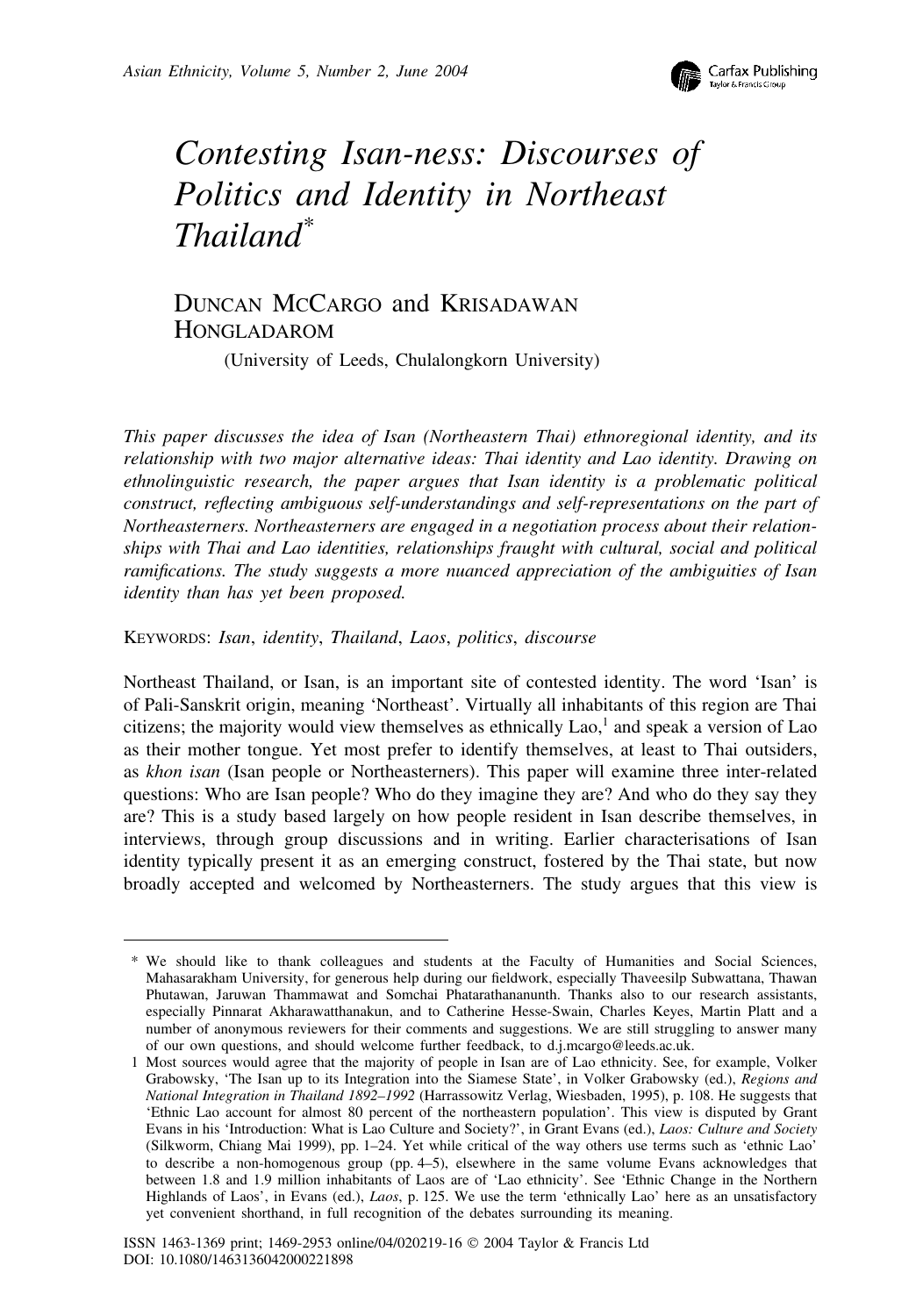insufficiently nuanced to do justice to either the manifold identity confusions experienced by Isan people, or to their capacity to engage in creative processes of identity manipulation.

Our starting point is that identity is not fixed, and that assigning identity is not the prerogative of states, despite the fact that states may play a key role in identity formation. Rather, identity is consciously or unconsciously defined and constructed by groups and individuals, primarily by means of discursive strategies. As Nicholas Tapp has argued, the long-standing essentialism of Thai studies is now giving way to a new emphasis on:

the extraordinary diversity of cultural identity which the modern nation-state of Thailand has controlled, and which it has largely been able successfully to disguise.<sup>2</sup>

This new emphasis differentiates between the 'Thai' people (living within the present state of Thailand), and 'Tai' peoples of related ethnicity, who may live within Thailand's borders, or may reside in neighbouring countries or regions such as Laos, the Shan states, Yunnan and Vietnam. As Keyes notes, 'The identities of Tai-speaking peoples are very much in flux as these people rethink their genealogies so as to situate themselves in worlds that have been radically changed.'<sup>3</sup> This plurality of cultural identities 'in flux' has thrived in Isan. The process of constructing identity is highly political, and identities are invariably created and mediated in constant counterpoint with 'imagined others'. For many Northeasterners, the most salient imagined others are central Thais (*khon phak klang*), or more specifically Bangkokians (*khon krungthep*). Discourses of identity thus frequently emphasise both the distinctiveness of the group in question, and that which explicitly differentiates the group from salient imagined others. At the same time, it should not be assumed that all Northeasterners share the same identity. This paper will also examine regional and ethnic differences between various kinds of Isan people; this internal differentiation is helpful both in defining Northeasterners and in locating them in relation to other groups.

The inherently political interplay between language and identity is hardly new; nor is it applicable only to Isan people.<sup>4</sup> Work has been done on the Karen, Akha and several other ethnic groups in Thailand who, under certain circumstances, prefer to call themselves ethnic Thais, or to stress their loyalty to the Thai state.<sup>5</sup> Yet given the considerable size and population of the Northeast, Isan is surely the most significant site of linguistic and political identity manipulations in Thailand: hence this study.

#### **Isan: Some Background**

Isan is the poorest part of Thailand. Bordering on Laos and Cambodia, it is home to people with a variety of ethnic identifications, including Lao (the majority), Khmer, Suay, Phu Tai and Vietnamese—as well as significant numbers of Thais from other regions and people of Chinese descent, most of whom have migrated to Isan in recent decades, or have been

<sup>2</sup> Nicholas Tapp, 'A New Stage in Tai Regional Studies: The Challenge of Local Histories', in Andrew Turton (ed.), *Civility and Savagery: Social Identity in Tai States* (Curzon, Richmond, 2000), p. 353.

<sup>3</sup> Charles F. Keyes, 'Who are the Tai? Reflections on the Invention of Local, Ethnic and National Identities,' in Lola Romanucci-Ross and George A. De Vos (eds), *Ethnic Identity: Creation, Conflict and Accommodation* (third edition) (Alta Mira Press, Walnut Creek, CA., 1995), p. 151.

<sup>4</sup> Charles F. Keyes, *Isan: Regionalism in Northeastern Thailand* (Department of Asian Studies, Southeast Asia Program, Cornell University, Ithaca, NY, 1967). Keyes' 1967 study is the pioneer work, which addresses the important issue of Isan identity by tracing its origins and discussing the ambivalent attitudes of Northeasterners towards central Thais and vice versa. Yet neither this essay nor his later work on Isan ethnoregionalism addresses the interplay between language and identity. For the latter, see Charles F. Keyes, 'Cultural Diversity and National Identity in Thailand', in Michael E. Brown and Sumit Ganguly (eds), *Government Policies and Ethnic Relations in Asia and the Pacific* (MIT Press, Cambridge MA., 1997), pp. 213–16.

<sup>5</sup> For the best recent discussion of the Thai Karen, see Claudio O. Delang (ed.), *Living at the Edge of Thai Society: The Karen in the Highlands of Northern Thailand* (RoutledgeCurzon, London 2003).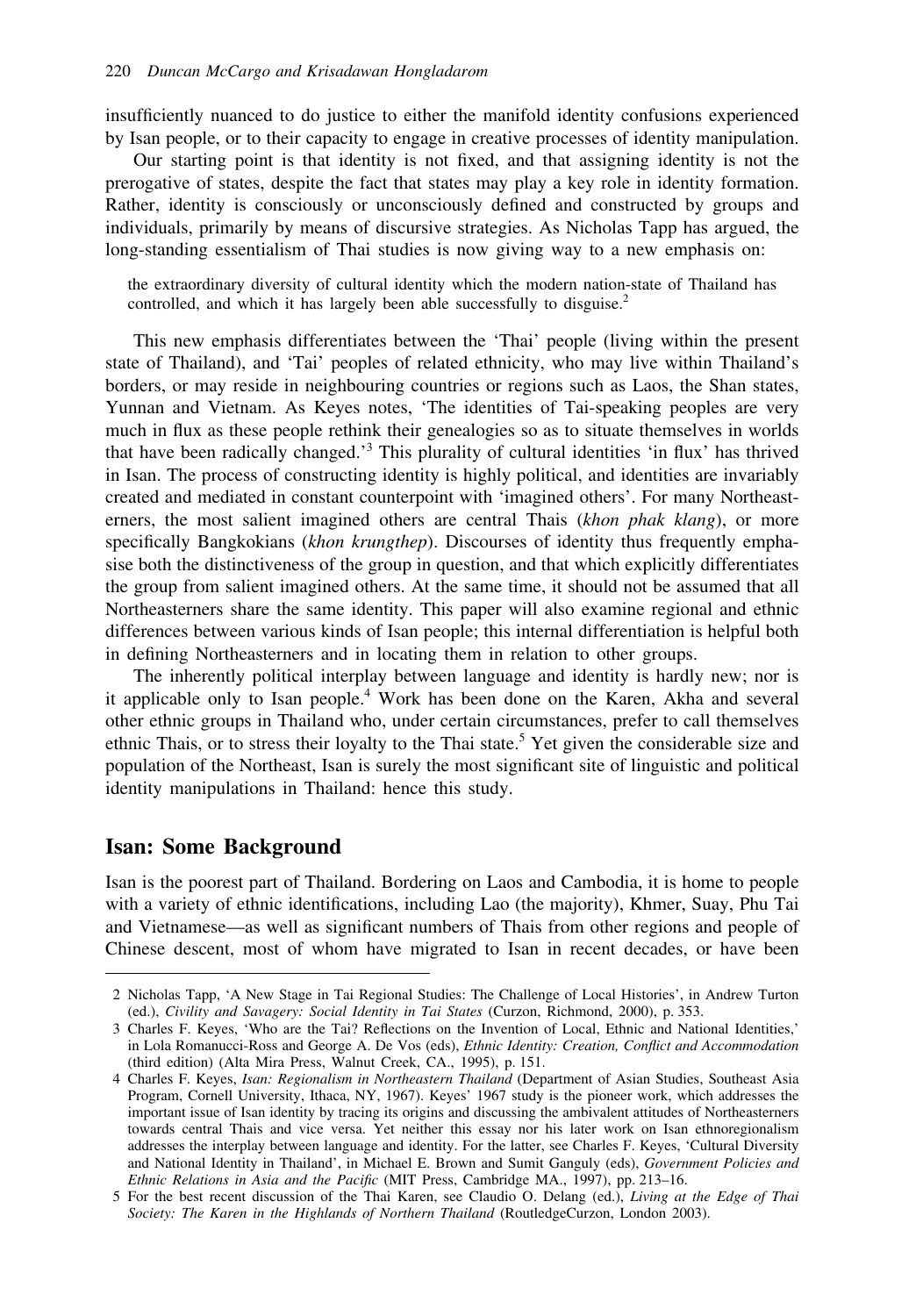posted there temporarily by ministries or companies. Prior to the eighteenth century, Isan was a buffer zone between the precursors of Laos and Siam. Most Isan people are of Lao descent, and migrated to Isan from areas that are now part of Laos between the mid-fourteenth and the late-eighteenth centuries.<sup>6</sup> Vientiane and Champasak were subordinated to the Siamese kingdom during the reign of King Taksin, and Isan was nominally ruled by Bangkok from 1827 onwards. In practice, this control was patchy until the late-nineteenth century, when King Chulalongkorn began to lay the foundation of today's centralised administrative system.<sup>7</sup>

Isan is the most populous region of Thailand, with 19 provinces and over 20 million inhabitants, a third of the population of the country as a whole. Many Isan people live outside the Northeast, working in the industrial, construction or service sectors in Bangkok or adjoining provinces. Some of these Northeasterners retain house registration and formal residence in their home provinces, typically returning for a few weeks each year to take part in labour-intensive rice-planting and harvesting, and at holiday times. $8$  This combination of economic deprivation, ethnic minority status and seasonal residence patterns serves to enhance the self-image of Isan people as a marginalised and disadvantaged group which has missed out on the benefits of Thailand's remarkable economic growth since the early 1960s.9 This sense of marginality is somewhat offset by a strong sense of ethnoregional pride.

Following Keyes, we adopt the term 'ethnoregional' to refer to the cultural differences of Isan people which make them a distinctive group, so producing their sense of being disadvantaged when compared with central Thais.<sup>10</sup> The latter enjoy more power and resources from the central administration, and their culture (along with their language) has been adopted to represent Thailand's culture. Regionalism is thus not solely a product of geographical distance from the capital.

While Bangkok relies upon Isan's labour force, so Bangkok-based politicians rely upon the votes of Northeasterners. Around a third of parliamentary constituencies are in Isan, and any political party that can win the bulk of those seats should be on course to form a government. The Banharn Silpa-archa (1996–97), Chavalit Yongchaiyudh (1996–97) and Thaksin Shinawatra (2001–) administrations drew heavily on Isan MPs for their parliamentary majorities; the failure of Chuan Leekpai's Democrat Party (which led administrations in 1992–95 and 1997–2001) to build a strong base in Isan during the 1990s was the key to its electoral vulnerability. Thus, the relationship between Bangkok and the Northeast is essentially one of inter-dependency, yet Bangkok has consistently preserved the upper hand in the relationship, subordinating Isan to the will of the centre.

This subordination has long generated considerable resistance. Isan has been a site of frequent rebellion and resistance, a challenge to the power of the Thai state. The history of Isan in the twentieth century was a long time of resistance towards domination from Bangkok, demonstrated in the millenarian movements of the early twentieth century (especially the Holy Men revolts of 1902), the dissenting voices of independent-minded leftist Isan MPs from the 1930s, the emergence of Isan as the main base of the Communist Party of Thailand in the 1960s and 1970s, and the Isan focus of much non-government

<sup>6</sup> Keyes, *Isan*, pp. 7–13. Of course, present day Laos and Thailand are political constructs that emerged only in the nineteenth century.

<sup>7</sup> Keyes, *Isan*, pp. 14–21.

<sup>8</sup> One interviewee remarked that he had retained his house registration in Isan while he worked in Bangkok for 15 years, ironically as a house registration official.

<sup>9</sup> See Keyes, *Isan*, pp. 38–9; Keyes, 'Cultural Diversity', pp. 213–15.

<sup>10</sup> See Keyes, 'Cultural Diversity', pp. 213–16.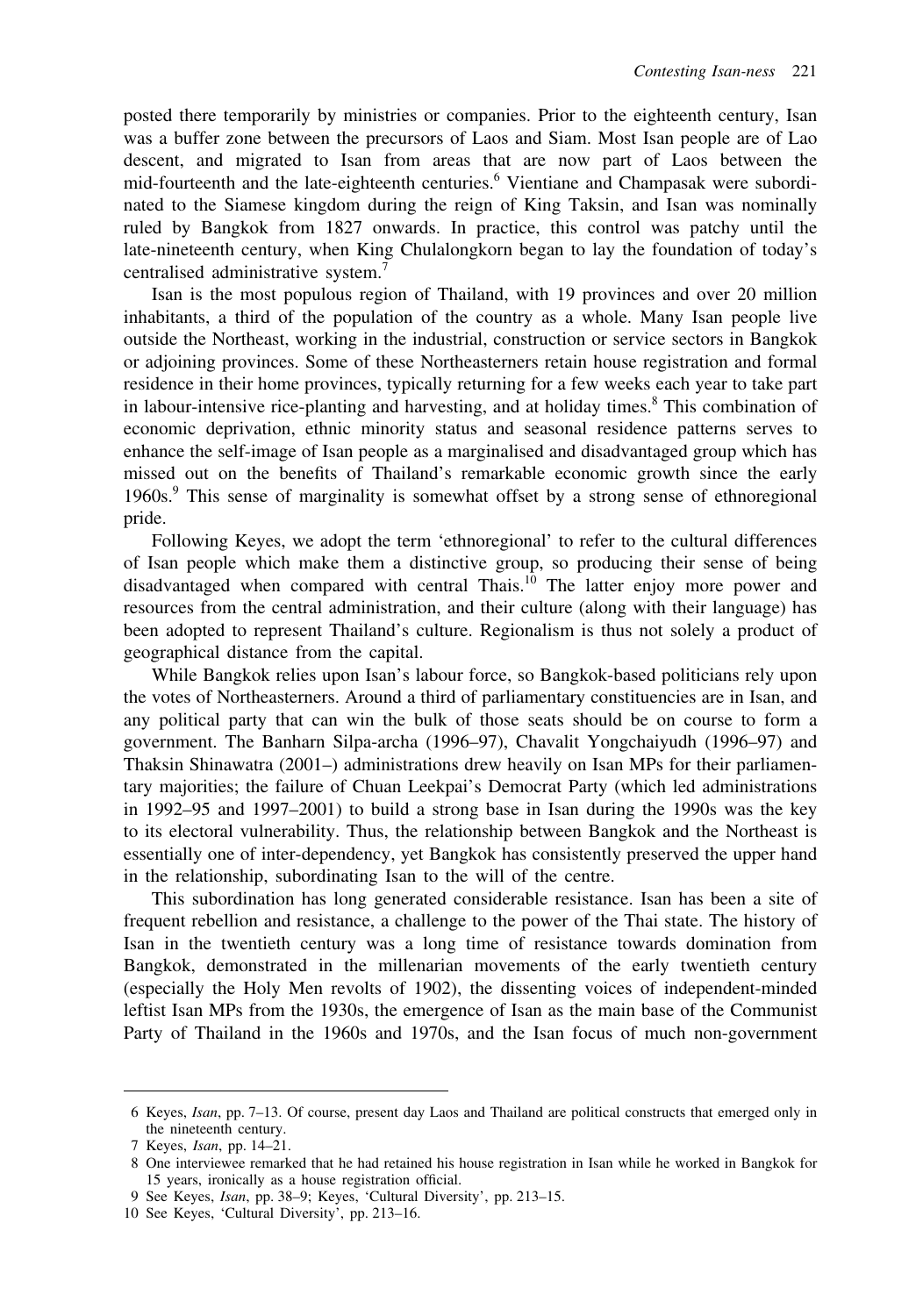organisation, peoples' organisation and protest activity from the 1980s onwards.<sup>11</sup> After the 1902 revolts, Bangkok viewed Isan as a potentially rebellious region, to be handled with considerable firmness. Northeastern forms of Buddhism were suppressed in favour of orthodoxies imposed from Bangkok.12 The economic development of the region, which followed on from the construction of the Friendship Highway (funded by the US military) and the creation of Khon Kaen as a regional hub in the early 1960s, was driven largely by political considerations. Suppressing communism, exploiting the natural resources of Isan (especially forest resources) and incorporating Isan more effectively into the central Thai state were three inseparable objectives.

Somchai argues that the Thai state sought systematically to create a dominant ideology in Isan, suppressing regional identities by 'reforming' Buddhist traditions in the Northeast, and establishing the spiritual authority of the Bangkok-based sangha over Isan monks.<sup>13</sup> At the same time, concerted attempts were made to incorporate people in Isan within the newly created Thai identity.<sup>14</sup> Following the centralisation of provincial education at the turn of the twentieth century, all schools were required to teach only through the medium of Thai. Languages such as Lao and Khmer, formerly used in schools, were banned. Isan regionalism was an important political factor from the 1930s to 1950s, consistently articulated by groups of regionalist MPs.<sup>15</sup> While some undoubtedly exploited the discourse of regionalism for political ends, others were sincere in seeking a changed political order that would better address the needs of poor Northeasterners. Northeasterners played an important role in the Free Thai movement during the Pacific War; as well as being an anti-Japanese movement, this was also 'a political school for the peasant masses'.<sup>16</sup> From the 1950s onwards, conservative ideas about Thai identity centred on the monarchy and anti-communism were propagated throughout Isan through a variety of state-led programmes.

The net result was what Somchai calls a 'split identity' on the part of Isan people, a reinterpretation of the standard academic view of Isan identity first laid out in 1967 by Charles Keyes. Somchai begins with the statement by Keyes<sup>17</sup> that many Northeasterners had recently begun to refer to themselves as *khon isan*, as speakers of *phasa isan* and residents of *phak isan*:

Actually, the word '*isan*' has two different meanings. The first meaning, the government usage, indicates the 'Thai-ness' of the region. It argues that although the people who live in Isan are different from the people in the Central Plain, they are Thai ('*thai isan*'), not Lao, This meaning is now commonly used by educated people and is very popular among the young generation, especially in urban areas, who do not want to identify themselves with the Lao of the underdeveloped region. Another meaning, which is employed by many social activists and progressive farmers, of '*isan*' not only implies an ethnic difference between the region and Bangkok, but also the struggle of underprivileged masses.<sup>18</sup>

The term 'Isan' has thus become highly politicised. The majority of Isan people are ethnically Lao, speak a form of Lao as their first language, and generally openly identify themselves as 'Lao' when they are in the presence of others from the same in-group: in

<sup>11</sup> Somchai Phatharathananunth, 'Civil Society in Northeast Thailand: The Struggle of the Small Scale Farmers' Assembly of Isan' (PhD Thesis, University of Leeds, 2001), pp. 28–61.

<sup>12</sup> Kamala Tiyavanich, *Forest Recollections: Wandering Monks in Twentieth-Century Thailand* (University of Hawaii Press, Honolulu, 1997).

<sup>13</sup> Somchai, 'Civil Society', pp. 38–9.

<sup>14</sup> On this project, see Michael Connors, *Democracy and National Identity in Thailand* (RoutledgeCurzon, London, 2003).

<sup>15</sup> Keyes, *Isan*, pp. 26–7. On these MPs, see the very useful recent study by Dararat Mettarikanon, *Kanmuang Song Fang Khong* (*Politics on Two Banks of the Mekhong*) (Matichon Publishing, Bangkok, 2003). 16 Somchai, 'Civil Society', p. 46.

<sup>17</sup> Keyes, *Isan*, p. 3.

<sup>18</sup> Somchai, 'Civil Society', p. 52.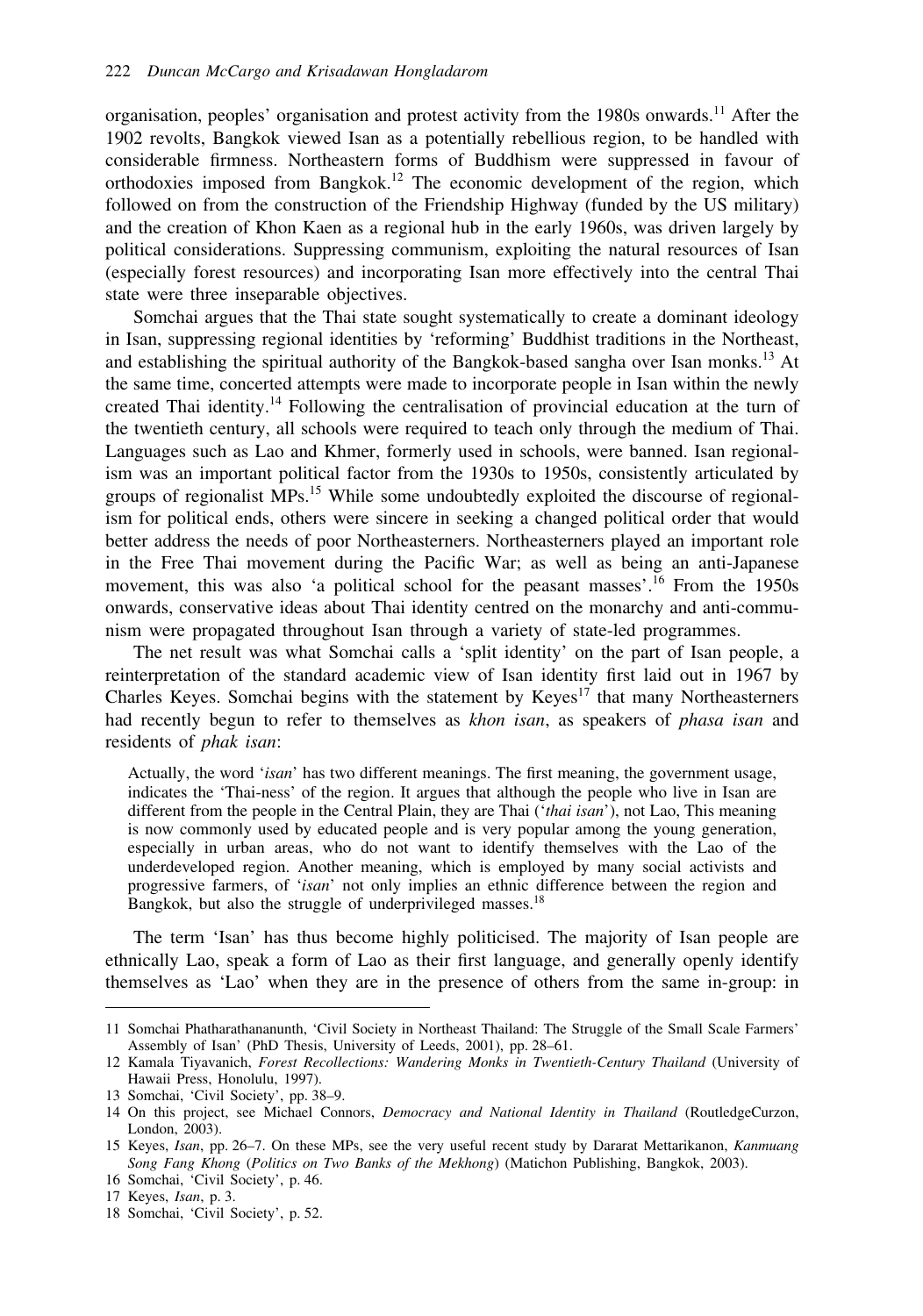other words, those whom they believe would also identify themselves as Lao. Yet recently the Thai state has successfully popularised the idea of Isan, creating a sanitised ethnoregional identity firmly subordinated to Thai-ness, and one which is highly attractive to many Northeasterners (especially younger and more educated people).

The term *khon isan* is inclusive. It has the advantage of potentially applying to all Isan residents, including people whose first language is not *phasa isan* (Isan language). This does not mean that everyone accepts the label, however. Those of Khmer descent, for example, are often uneasy with it. Yet identifying oneself as an 'Isan person' allows one to assume a more modern identity than defining oneself as Lao. At the same time, farmers' leaders and other progressive Isan dwellers have sought to 'reclaim' the term *isan*, using it as a central plank of their struggle for social justice. In other words, choices made about words used to express identity are frequently political acts; motivations for such acts vary, and many individuals are able and willing to use different discursive strategies to manipulate their identities.

# **Note on Methodology**

The paper is based on interviews and focused activities in which native speakers were involved as interviewees, and in some cases as an interviewer. We chose these methods because they allowed us to integrate local voices into our argument, and we believe that the combination of these methods enables us to see the complexity of the problem more clearly. We conducted fieldwork at Mahasarakham University (MSU) and at a village in Mahasarakham province in July 2000. MSU was chosen because of its central location in the Isan region, and because of our previous relationships with the lecturers there; only four of the 21 interviewees were natives of Mahasarakham province. They included natives of several other Isan provinces (Buriram, Kalasin, Khon Kaen, Nakhon Phanom, Roi Et and Ubon) as well as three Bangkokians, and three people from other parts of Thailand who had worked in Mahasarakham for many years.

The interviews, which were socio-linguistic in nature, were conducted, in both Thai and Isan, with lecturers, students and villagers. In addition, we arranged two workshops with students and asked them to write essays based on the following questions:

- 1. In your opinion, where is Isan located? Does it include Korat province? Why or why not?
- 2. What is isan-ness? Do you think of yourself as Isan, Lao or from some other group? Do you consider other ethnic groups such as Yo, Phu Tai to be Isan people? Why or why not?
- 3. What role(s) does the Isan language play in contributing to the notion of isan-ness?
- 4. What is the relationship between Isan and Laos?
- 5. What are the attitudes of Isan people towards central Thais/Bangkokians and vice versa? Narrate your related experiences.

After the essay-writing exercise, we asked the students to sit in small groups, discuss what they wrote with one another, and present their opinions to the class. We tape-recorded their discussions of, and verbatim reports on, the above questions. We also analysed the students' written assignments apart from these group reports. The essays and the data from the interviews guided by the same set of questions revealed interesting insights into discourses of politics and identity in Isan.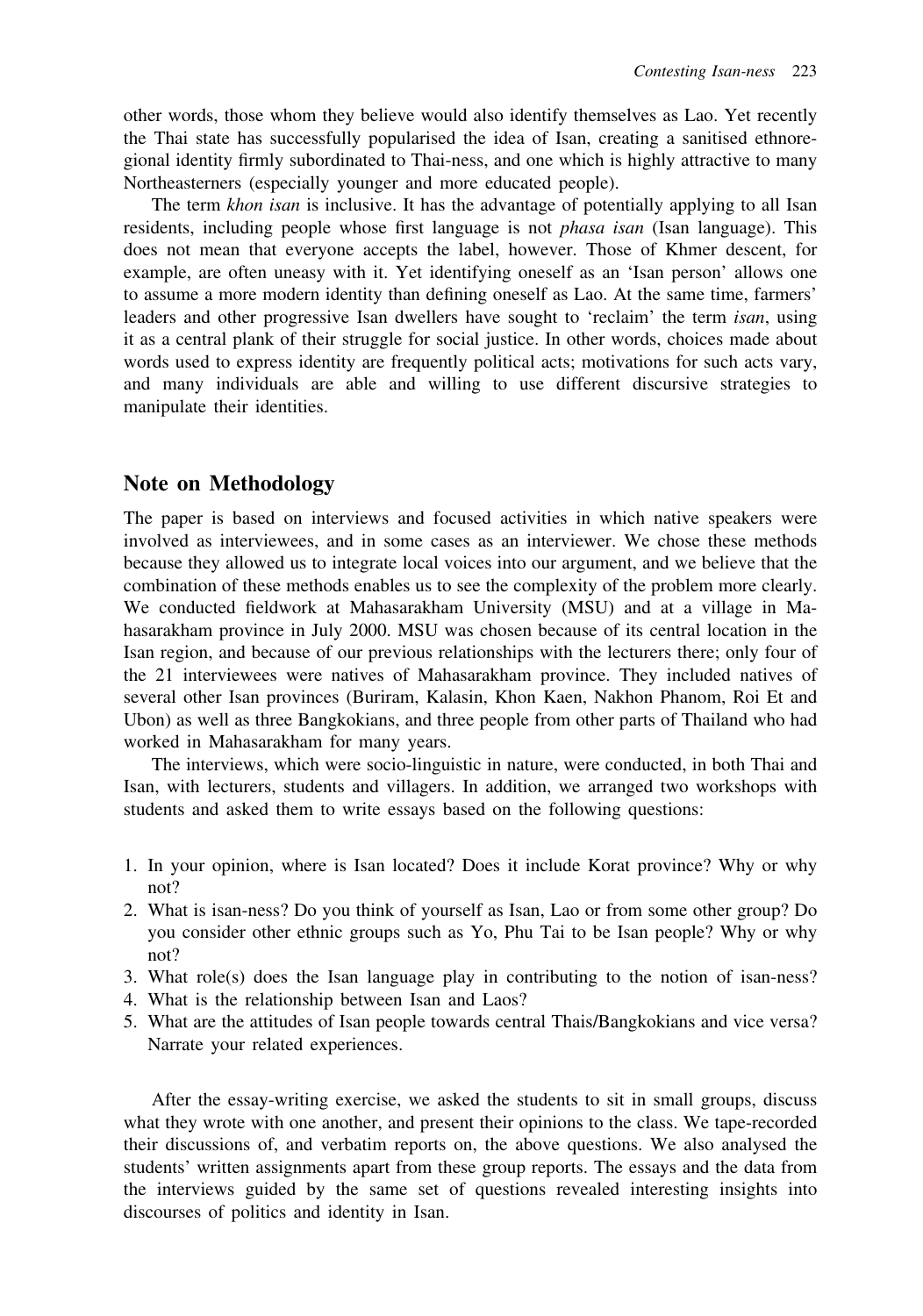# **The Politics of Code Naming and Switching**

In our view, Isan is not a distinct linguistic variety of Lao at all, since this implies an impossibly clear-cut notion of what constitutes 'standard' Lao. Rather it is a 'conceived variety', associated with those who are geographically and politically defined as Isan people.<sup>19</sup> Enfield has argued that 'Lao and Thai are for all intents and purposes dialects of a single "language" ';<sup>20</sup> Isan might therefore be classified as simply a zone within the Lao–Thai 'dialect continuum'.<sup>21</sup> Indeed, there are many varieties of Isan spoken in different parts of the region. There is no 'standard Isan'.

Choices about where to position oneself on this continuum are a constant feature of life in Isan, where code-switching is endemic. Many people alternate between Isan and/or another minority language plus Thai on a daily basis.<sup>22</sup> Factors determining language choice are numerous. For example, three young parliamentary candidates campaigning on the same platform in one Northeastern province during the 1995 general election addressed crowds of villagers in Thai, even though all three candidates were natives of the province and fluent in Isan. Their speeches were serious, resembling the speaking style of senior bureaucrats, or of MPs debating legislation in the Bangkok parliament. By contrast, seasoned veteran Democrat MP Suthat Ngernmoen, addressing a big rally in downtown Mukdahan province during the same election, wooed the crowds with a rollicking, comic performance in Isan, perhaps suggesting that the local language was more fit for humorous purposes.<sup>23</sup> It appeared that young Isan politicians preferred to demonstrate their fluency in Thai as a hallmark of their education, sophistication and modernity, while older politicians were more willing to appeal to villagers on the basis of a shared language and culture.<sup>24</sup> Younger politicians were caught in a 'split identity' trap. They sought to woo support on the basis of their familiarity with local people and local conditions yet disdained the first language of many constituents, preferring to adopt the accent and vocabulary of Bangkok powerholders.

<sup>19</sup> Chambers and Trudgill have argued that what they term 'dialect continua' frequently straddle borders and resist clear-cut classification. See J.K. Chambers and Peter Trudgill, *Dialectology* (2nd edn) (Cambridge, Cambridge University Press, 1998), pp. 5–7. In a standard work, Hudson argues that 'there is no real distinction to be drawn between "language" and "dialect". In other words, the search for language boundaries is a waste of time'. See R.A. Hudson, *Sociolinguistics* (2nd edn) (Cambridge, Cambridge University Press, 1996), p. 36. That said, conceived, constructed or imagined languages such as *phasa isan* clearly hold considerable political salience.

<sup>20</sup> N.J. Enfield, 'Lao as a National Language', in Grant Evans (ed.), *Laos*, p. 259. Elsewhere, Enfield argues that there are no objective, linguistic justifications for separating Thai, Lao and Isan. See N.J. Enfield, 'How to Define "Lao", "Thai", and "Isan" Language? A View from Linguistic Science', *Tai Culture: International Review on Tai Studies*, vol. 7, no. 1 (June 2002).

<sup>21</sup> Enfield refers to 'Isan Thai' as 'the mix of Thai and Lao spoken in northeast Thailand' in Enfield, 'Lao as a National Language', p. 281. This could imply that Isan is more Thai than Lao; most Isan speakers would argue the opposite.

<sup>22</sup> When discussing language (*phasa*), we use the term 'Thai' (*phasa thai*) in the sense of 'central Thai' (*phasa thai klang*), as it contrasts nicely with Isan (*phasa isan*) and Lao (*phasa lao*). Central Thai and standard Thai (*phasa thai matrathan*) with its special characteristics can be seen as two distinct varieties, as Smalley suggests. But we contend that the former is the one that enters into the primary dialogic relationship with Isan and Lao. Our use of Thai (or central Thai by implication) is thus similar to Diller's notion of central Thai, which has three interrelated senses: the variety spoken in the central region of Thailand; the normative variety imposed and controlled from the centre of authority; and the common or shared variety functioning as a *lingua franca*. Anthony Diller, 'What Makes Central Thai a National Language?' in Craig J. Reynolds (ed.), *National Identity and Its Defenders: Thailand, 1939–1989* (Silkworm, Chiang Mai, 1991), pp. 108–10; William A. Smalley, *Linguistic Diversity and National Unity: Language Ecology in Thailand* (University of Chicago Press, Chicago, 1994).

<sup>23</sup> William A. Callahan, and Duncan McCargo, 'Vote-Buying in Thailand's Northeast: The July 1995 General Election', *Asian Survey*, vol. 36, no. 4 (1996), p. 385.

<sup>24</sup> For a related discussion, see John J. Gumperz, *Discourse Strategies* (Cambridge University Press, Cambridge, 1982), p. 66. He argues that the majority language is typically used for more formal purposes.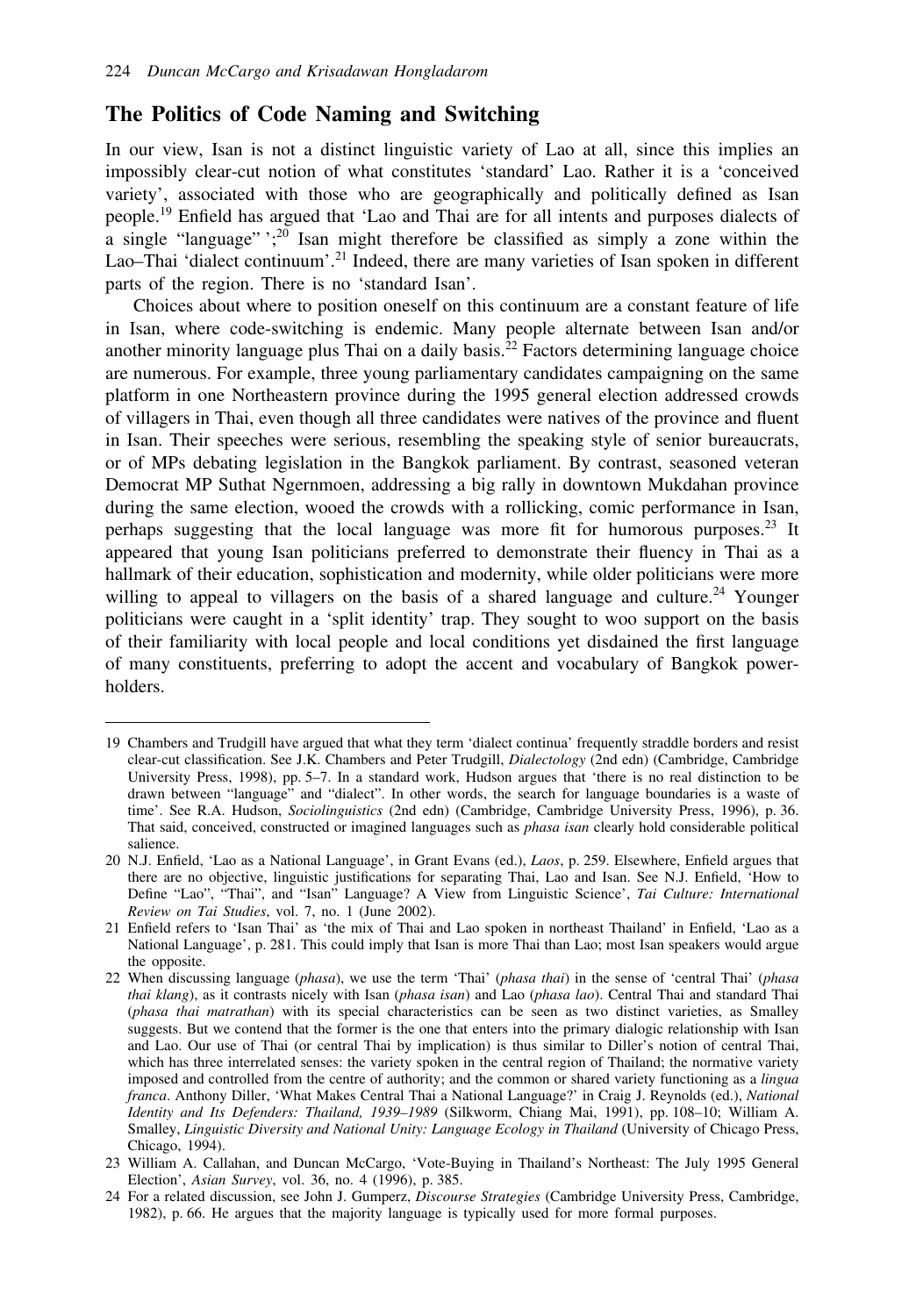One of the students interviewed demonstrated a similar 'split identity'. She was living in a central Thai province, and at first identified herself as a central Thai.<sup>25</sup> However, when pressed as to the origins of her parents, she became embarrassed, and rather reluctantly admitted that she came from Khon Kaen. When our assistant tried to question her in Isan, she averted her gaze—turning to smile at a close friend who came from outside Isan—and declined to answer until the interviewer reverted to using central Thai. Having left Isan some years earlier, the student had partly rejected her Isan identity and first language, preferring to 'pass' as central Thai. At the same time, she argued that she had not parted company with other Northeasterners, and could still get along with them. She was particularly unwilling to use Isan within earshot of central Thais. She acknowledged, however, that she used Isan at home with her family, but tried not to use it with friends from other parts of Thailand. In effect, she had created a linguistic dichotomy between her persona as a family member and her public identity.

One informant argued that the education system and bureaucratic structures in Isan were aimed at suppressing the consciousness of Lao identity: Northeasterners were compelled to become Thai. As a member of a higher status family in his village, with an elder sibling who was a teacher, he had felt under pressure from his parents and siblings to become highly proficient in Thai. He had not wanted to feel embarrassed when going to study in Bangkok. Whereas many of his friends spoke clumsy, heavily accented Thai, he had to speak Thai clearly from childhood.<sup>26</sup>

The same informant explained that with some of the younger lecturers at his university who were also from Isan, he always spoke in Thai. The new generation of urban youth was reluctant to speak Lao (his term); even his own nephews and nieces refused to speak it with him at home, something that pained him greatly. Young townspeople preferred to use Thai, reflecting their upward aspirations. Yet even some university students from rural areas had a poor command of Thai, and poor Thai accents. This reflected the fact that some schoolteachers did not speak Thai well, and taught students using Isan, or a mixture of the two languages. According to him, there were thus now two classes of Isan people: those who had made Thai their first language, and those who had stuck with the local language. Even the informant, who displayed intense pride in his identity, admitted that:

When I think in my heart I think in Thai. It's a funny thing. But I am trying to think in Lao. I am starting to do so a bit at the moment. It's because I was trained to think in a Thai language mode.

This ability to think in a 'Thai language way' (*baep phasa Thai*) was actually the key to educational and career advancement; yet many young people who had mastered it ended up wholly or partly rejecting their own culture and origins.

# **We-code, They-code**

Using Isan was seen as more satisfying than using Thai. This satisfaction seemed to derive from a sense of 'ownership' of the language, a close emotional proximity to Isan, which is lacking when speaking Thai. By implication, Thai remained a more formal language, one to be studied, learned and mastered for educational and career purposes rather than for heart-to-heart communication. As another interviewee put it: 'Given the choice, I would speak Isan.<sup>27</sup> Yet a Thai language lecturer (himself not from Isan) argued that use of Isan was gradually declining among students in favour of Thai. The lecturer claimed that, while

<sup>25</sup> Student interview 2, 14 July 2000.

<sup>26</sup> Informant interview 2, 14 July 2000.

<sup>27</sup> Student interview 7, 14 July 2000.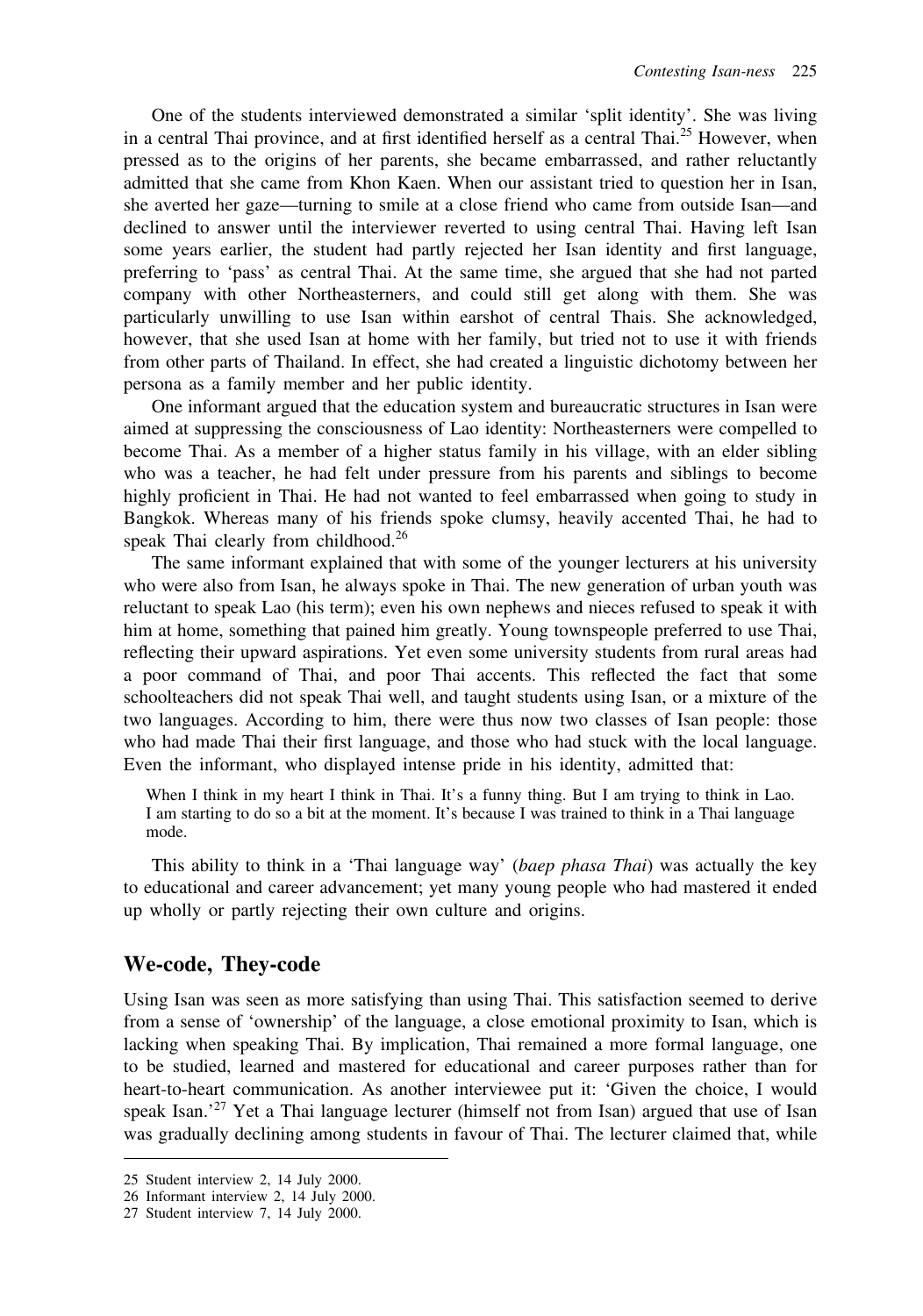men continued to speak Isan, women were less enthusiastic about using the language.<sup>28</sup> Vail, who studied North Khmer speakers in the Isan province of Surin, found similarly that boys made far greater use of their own language, while girls were more inclined to use the standard dialect.<sup>29</sup>

One student essay nicely summed up the position for many respondents:

Some people go to stay in other provinces. They speak Thai because they are afraid to be called *ban nok* [provincial]. We must know when to decide which tongue to speak—whether to speak our own dialect of Thai. We must think carefully. If we meet a friend of ours, we do not need to restrain ourselves. We can speak Isan at once. $30$ 

Respondents' views indicated that Isan was a language that could be used comfortably only among people from the same group, and was not to be shared casually with possible outsiders. Negotiating its use therefore involved subtle decisions about who constituted an outsider, and how outsiders were identified. That is, it performs the role of an in-group marker, the 'we-code', to use a term employed by Gumperz.<sup>31</sup> However, it is important to note that the we-code is meaningful only when compared with another alienated code, the 'they-code': in this case, Thai. As demonstrated in the following unusual code-switching incident, the we-code may be used to challenge the ideology and power imbalance embedded by the they-code. While mainstream socio-linguists such as Hudson tend to see language choices primarily as 'situational code-switching'<sup>32</sup>—based on habitual uses or expected behaviours for certain situations—here they are instead products of identity manipulations, sometimes serving as rebellious voices, reacting against dominant voices.<sup>33</sup>

Language differences create an immediate gap between Isan people and the great majority of senior government officials who administer the public sector in Thailand, most of whom are central Thais who cannot speak the regional language. Many less educated Northeasterns are unable to speak central Thai confidently, especially in the presence of Bangkok-based officials. Nor can all Isan people easily follow the often stilted and jargon-bound Thai used in bureaucratic speeches and announcements. Two-way communication between ordinary Northeasterners and their official 'superiors' is therefore potentially difficult.

These issues were vividly illustrated during a consultation workshop on the Eighth National Social and Economic Development Plan, held in Mahasarakham in January 2000. Officials from the National Economic and Social Development Board (NESDB) in Bangkok travelled to Mahasarakham to meet representatives of civil society groups, and solicit their input into the forthcoming plan. The opening session was a large plenary, featuring speeches by the provincial governor and an NESDB official, followed by a video presentation on the national planning process. All of this session was conducted in Thai. The participants were then divided into small groups of around 15, and invited to offer their comments on salient issues. Facilitators summarised the workshop discussions on whiteboards, using diagrams and coloured pens. Many of the groups switched quickly into Isan

<sup>28</sup> Informant interview 3, 14 July 2000.

<sup>29</sup> Peter Vail, 'Language and Northern Khmer Identity: Codeswitching, Polyglossia and Cultural Change in Surin, Thailand', paper presented at the Eight International Conference on Thai Studies, Nakhon Phanom, 9–12 January 2002.

<sup>30</sup> Student essay 3.

<sup>31</sup> Gumperz, *Discourse Strategies*, pp. 66, 73–5.

<sup>32</sup> Hudson, *Sociolinguistics*, pp. 51–3.

<sup>33</sup> In this way, our approach is similar to the one adopted in Hill and Hill in their study of the contest between the native voices expressed in Mexicano and the dominant voices conveyed by Spanish. See Jane H. Hill and Kenneth C. Hill, *Speaking Mexicano: The Dynamics of Syncretic Language in Central Mexico* (University of Arizona Press, Tucson, AZ, 1986).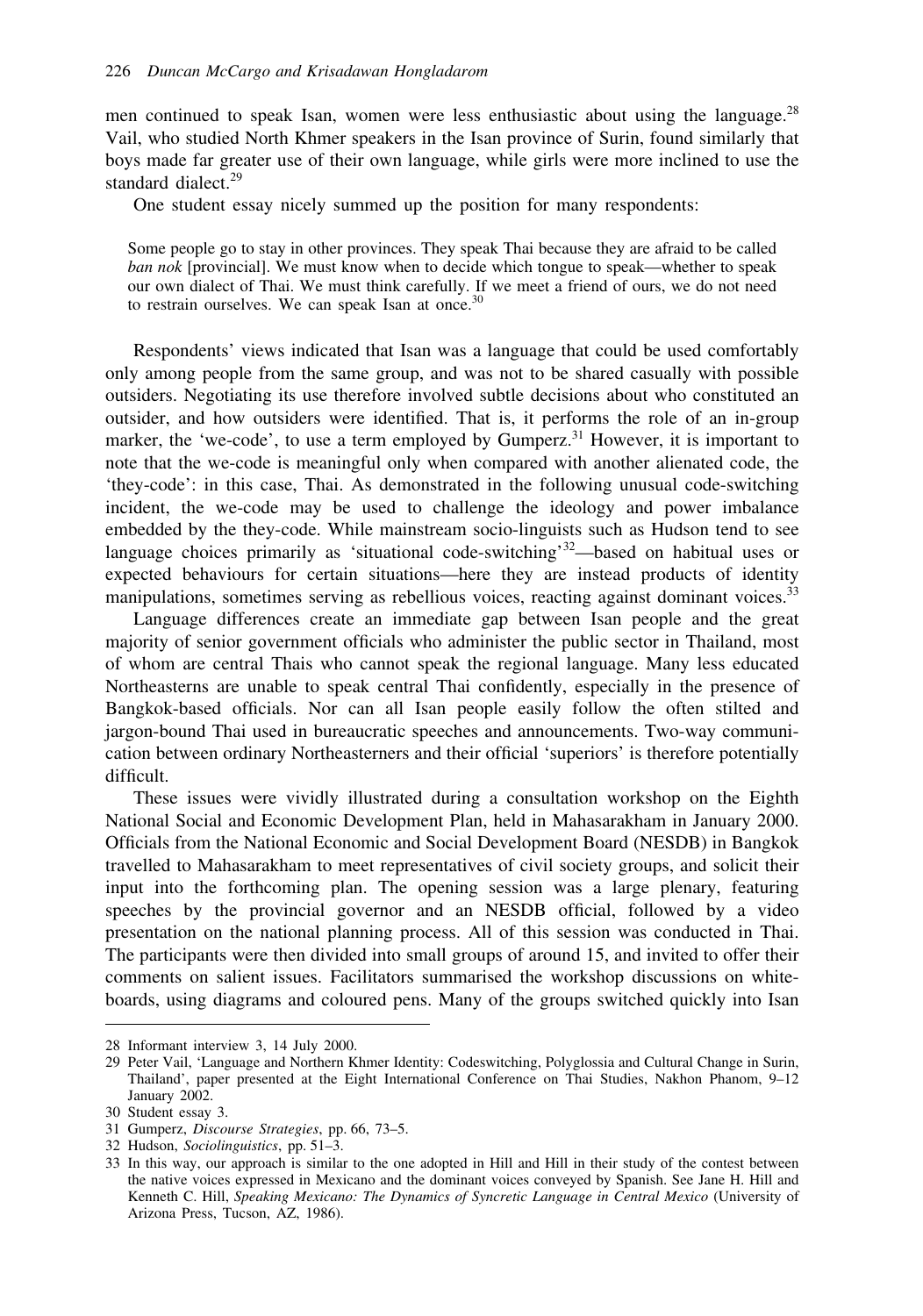language at the behest of the villagers and representatives from peoples' organisations, to the acute discomfort of the central Thais present.

In the afternoon, representatives from each group were invited on stage in a second plenary session to review the main points they had discussed. One of the representatives flatly declared that he was going to speak in Isan, urging those who could not follow him to 'ask the person next to you'. This statement was clearly directed at the NESBD officials, who were central Thais and would not be able to follow his comments easily. The unspoken subtext here was 'If you Bangkokians want to consult Isan people and find out our views, you need to start by using and understanding our language'. This stance reflected a new political climate, in which people were emboldened by the greater emphasis on rights and participation embodied in the 1997 constitution.<sup>34</sup> Such a bold stance would have been unlikely ten or even five years earlier. Previously, Northeasterners were obliged to communicate with Bangkok in Thai—if and when they were invited to communicate with Bangkok at all. The choice to switch into Isan at the NESDB workshop was clearly a political act, a turning of the tables on Bangkok, a reversal of roles. Through this act of identity manipulation, the participants sought to empower themselves and assert their rights. The NESDB officials were reported to be quite taken aback by the strength of feeling they encountered in Mahasarakham.

One of the lecturers who acted as a facilitator at the workshop explained that these were seasoned seminar participants, who felt frustrated at the tokenistic nature of consultation processes used by the state.<sup>35</sup> Arguably, the growing incursion of the Thai state into the daily lives of Northeasterners produced two contrasting reactions: a feeling of animosity towards the state, and a feeling of acquiescence. Feelings of acquiescence predominated, yet feelings of animosity also persisted and had become evident in the workshop. The choice between acquiescence and animosity was reflected in language choice: to use Thai was to defer to the state, while to use Isan was a verbal means of resisting state power.

For the time being, Isan remains mostly the language of personal communication for in-groups of Isan people, and not a language to be used with (or in front of) central Thais. This is clearly the case for many young Isan people, who seek to emulate the behaviour of their Bangkok counterparts, and whose use of local language was declining. Yet the potential for more assertive and self-confident use of Isan language in public settings is evident in some circles, particularly among social activists.

#### **Deconstructing 'Isan-ness'**

For one informant, the parameters of Isan were of no great importance, since he had never felt any sense of 'isan-ness'. He claimed that his sense of identity was based upon his Lao ethnicity rather than Isan regionalism.<sup>36</sup> He argued that the idea of Isan identity was fostered by the New Aspiration Party (NAP), which successfully promoted the idea of former Army Commander General Chavalit Yongchaiyudh as an 'Isan prime minister' in the 1995 and 1996 general elections. Prior to the rise of the NAP, there was no recent parliamentary attempt to mobilise Northeasterners along regional lines.

Do people in Isan think of themselves as Lao? Certainly, they may be reluctant to identify themselves as 'Lao' in front of strangers: 'When we talk among ourselves, we call ourselves Lao, but when we are speaking to people with whom we are not close, we say

<sup>34</sup> For discussions of the new constitution and its impacts, see contributions to Duncan McCargo (ed.), *Reforming Thai Politics* (Nordic Institute of Asian Studies, Copenhagen, 2002).

<sup>35</sup> Informant interview 2, 14 July 2000.

<sup>36</sup> Informant interview 2, 14 July 2000.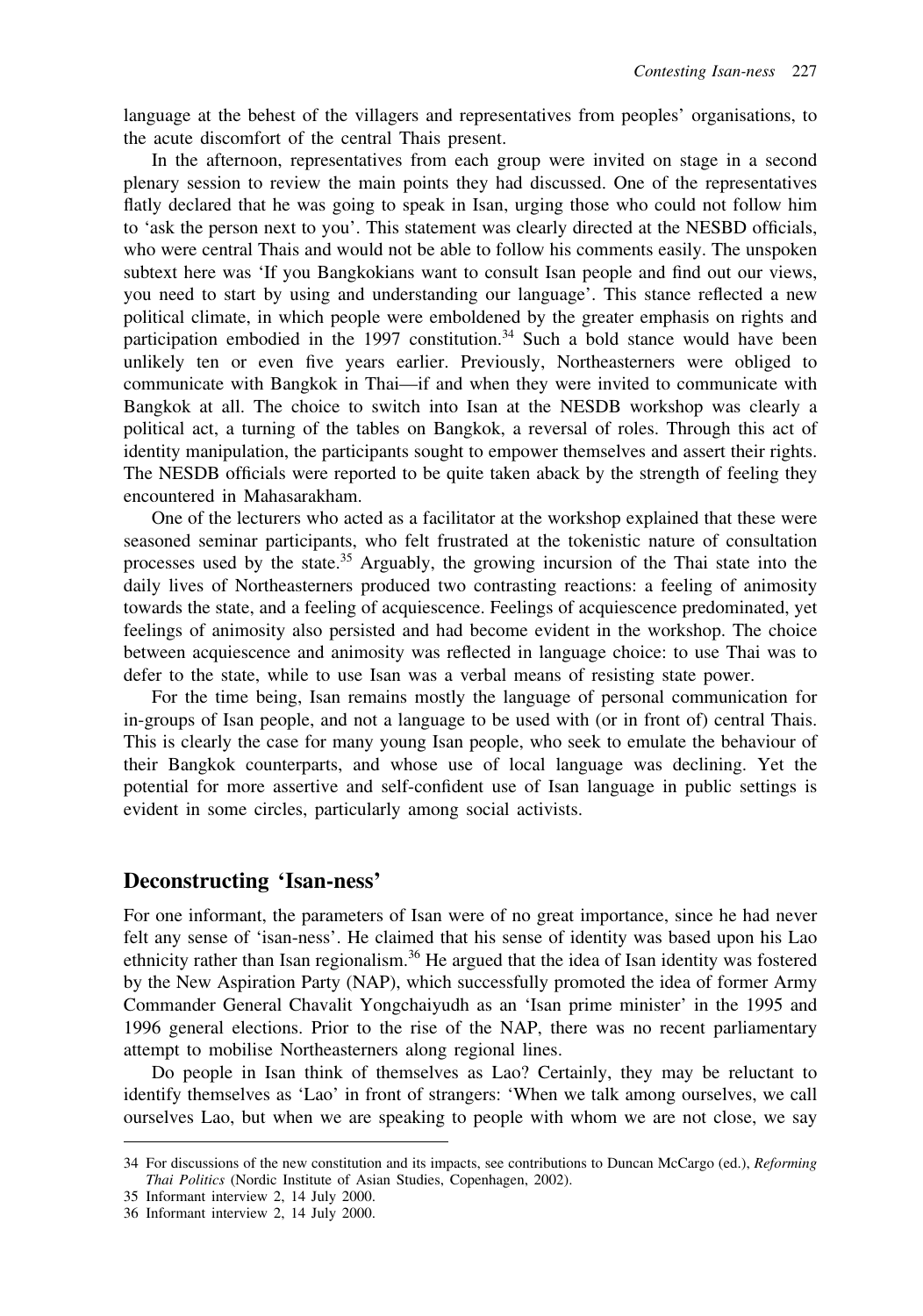we are Thai.'<sup>37</sup> For this informant, the salient choice for Northeasterners was between their Lao ethnicity and their Thai citizenship. This became apparent when Northeasterners visited Laos proper: some chose to present themselves as Thai (by implication, superior to the people in Laos), while others preferred to say that they were Lao (symbolising their friendship and commonality with the people in Laos). As the same informant explained, Northeasterners have: 'Two faces. Yes. It depends on what you choose. When to be Lao, and when to be Thai.' In other words, being a person from Isan was not a real choice: isan-ness had no proper meaning except as a means of comparing Northeasterners with people from other parts of Thailand. For him, *khwam pen isan* (isan-ness) was an empty signifier, a construct of the Thai state that notionally acknowledged the distinctiveness of the region, and yet denied the true identity of most of its inhabitants. Describing yourself as an Isan person was a means of obfuscating the real choice between being Lao and being Thai, of giving priority to your ethnicity and heritage, or giving priority to your legal nationality and citizenship. He suggested that Northeasterners could not invoke the identity of Isan people to explain themselves to people in Laos. This was an identity that served to badge them only within the borders of Thailand itself. At the same time, the informant's view that his 'true identity' was Lao is open to question: in such contested territory, truth is hard to come by.

Another informant argued that, when Northeasterners referred to themselves as 'Lao', they simply used a convenient shorthand not invested with derogatory meaning. Their use of the term 'Lao' simply reflected their lack of education and preference for informal language. She herself never used the word, having attended primary school in Bangkok, and found that other children used the designation 'Lao' as a way of making fun of Isan people.<sup>38</sup> This informant assumed another form of split identity, torn between her family ties to Isan (her father came from Mahasarakham) and her Bangkok upbringing: her understandings of 'Isan' and 'Lao' were close to those of central Thais. She preferred the term 'Thai-Isan'. While she always told her students she was from Isan, she was not certain they accepted her as a fellow *khon isan*. It is interesting to note that this term is prevalent in the students' essays. It is another label used by Thai officials to refer to Isan people. Although many people insisted they viewed themselves as Lao, the other-created term *khon isan* was readily adopted by the Isan youth who participated in our study.

One informant explained that people from various Isan provinces might refer to themselves by using 'thai' in a compound word with the name of their province, such as 'Thai-Sarakham' or 'Thai-Roi-Et'.<sup>39</sup> At first hearing, this sounds like an innocuous conjunction of nationality and province. In fact, it is another contested term. The original meaning of 'thai' here is similar to *chao* or *khon* (people) written without /y/ (*yo yak*), henceforth 'Tai'. Thus 'Tai-Sarakham' means 'people from Mahasarakham'. Similarly, 'Tai-Krungthep', used by Isan people, refers to Bangkokians.<sup>40</sup> However, the younger generation of Isan people is hardly aware of the original meaning of 'Thai' or 'Tai' in this context. For them, 'Tai' is spelled with /y/ (*yo yak*), and means something related to the Thai people and Thai state. Thus 'Thai-Isan' means Thai nationals who are living in Isan. Arguably, the Thai state had colonised the word 'tai', changing it from a generic term for people of Tai ethnicity, to a political term connoting citizenship and nationality. One

<sup>37</sup> Ibid.

<sup>38</sup> Informant interview 9, 14 July 2000.

<sup>39</sup> Informant interview 2, 14 July 2000.

<sup>40</sup> For a detailed discussion, see Sujit Wongthes, *Jek Bon Lao* (*Chinese On Top of Lao*), *Sinlapa Wattanatham* (*Art and Culture Magazine*) special issue, June 1987, pp. 13–14.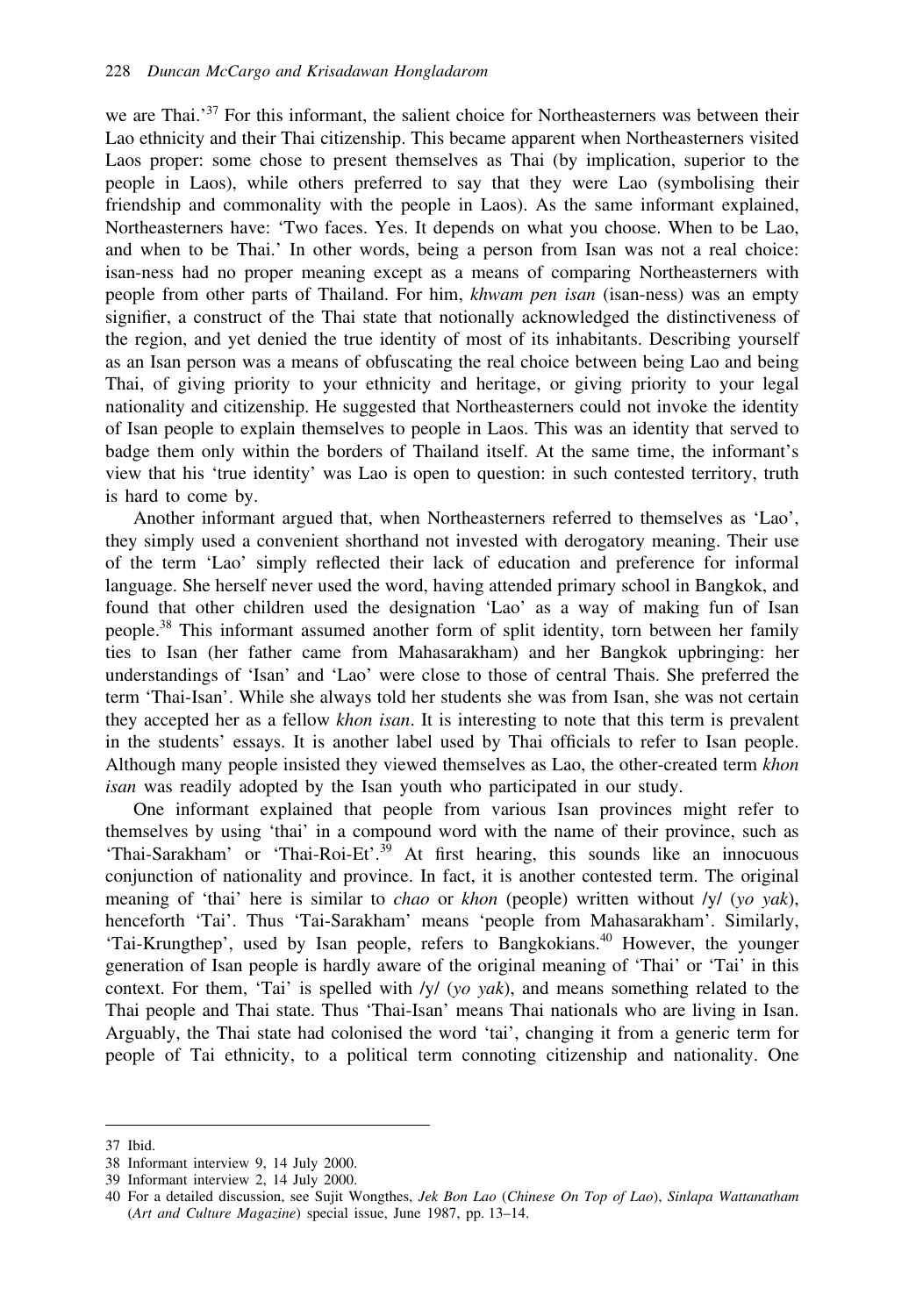informant argued persuasively that the term 'Thai-Isan' was used by people simply trying to avoid the word 'Lao'.<sup>41</sup>

### **'Why Do You Call Me Lao?'**

One essay similarly criticised the term 'Lao' as a pejorative term used by central Thais and people from other regions:

I like my isan-ness and am fascinated by it. For Bangkokians, the term 'Isan region' makes them think of 'Lao'. I'm one of the people who want to erase this word from Thai society. I oppose the word 'Lao', because Isan people are also Thais. But it's the stupid and wrong values of people from other regions who look down on those who come from the Northeast, despite the fact that everyone on Thai soil is Thai.<sup>42</sup>

Students with such views explicitly denied that many Northeasterners typically referred to themselves and their languages as 'Lao'.

As to whether they saw themselves as Isan people, students answered mainly in the affirmative. One insisted that she was not Lao.<sup>43</sup> A student from Buriram declared that even though she spoke Thai and Khmer, she saw herself as an Isan person.<sup>44</sup> One student stated that she would not hesitate to declare herself a native of Roi-Et (her hometown) or a native of Isan, since she could communicate with other people perfectly well and felt Isan people were on an equal footing with people from other regions of Thailand.<sup>45</sup> This defensive response seemed to imply her reluctance to admit she was from Isan. Another student stated that she was not reluctant to use the term *khon isan*, since she felt the meaning of this word was clearer than 'Lao': if she said she was Lao, people might think she was from Laos, whereas *khon isan* was 'more Thai'.<sup>46</sup> The only student reluctant to describe herself as an Isan person had moved to central Thailand some years earlier.<sup>47</sup>

Another informant argued that older people, those aged over 60, regarded themselves as Lao or Isan; whereas younger people increasingly regarded themselves as Thai.<sup>48</sup> A senior villager (aged over 60) was one of the few informants to declare himself 'pure Lao'.<sup>49</sup> In the past there was no difference between people on the two sides of the Mekong River. Yet these days even people who were really Lao brought up children who were more at home speaking Thai. A lecturer from outside Isan argued that his students had demonstrated less and less feeling for their home region as the years went by.<sup>50</sup> Two middle-aged senior villagers, however, insisted that they were 'Thai-Isan', not Lao. They asserted that people no longer described their identity or language as 'Lao'; a change that has come over time.<sup>51</sup>

In contrast, several student essays argued that Isan people were entirely Thai:

Isan is in the Northeast of Thailand, but Isan people are scattered along various regions of Thailand. I think I'm a Thai who has Thai nationality and Thai ethnicity, who lives on Thai soil but in the Isan region.<sup>52</sup>

45 Student interview 8, 14 July 2000.

47 Student interview 2, 14 July 2000.

- 49 Informant interview 7, 14 July 2000.
- 50 Informant interview 3, 14 July 2000.
- 51 Informant interviews 5 and 6, 14 July 2000.
- 52 Student essay 2.

<sup>41</sup> Informant interview 10, 16 July 2000.

<sup>42</sup> Student essay 1.

<sup>43</sup> Student interview 3, 14 July 2000.

<sup>44</sup> Student interview 4, 14 July 2000. Translation is complicated here by the fact that Thai has no plurals; *khon isan* may therefore be translated either as 'Isan people' or as 'an Isan person'.

<sup>46</sup> Student interview 9, 14 July 2000.

<sup>48</sup> Informant interview 1, 13 July 2000.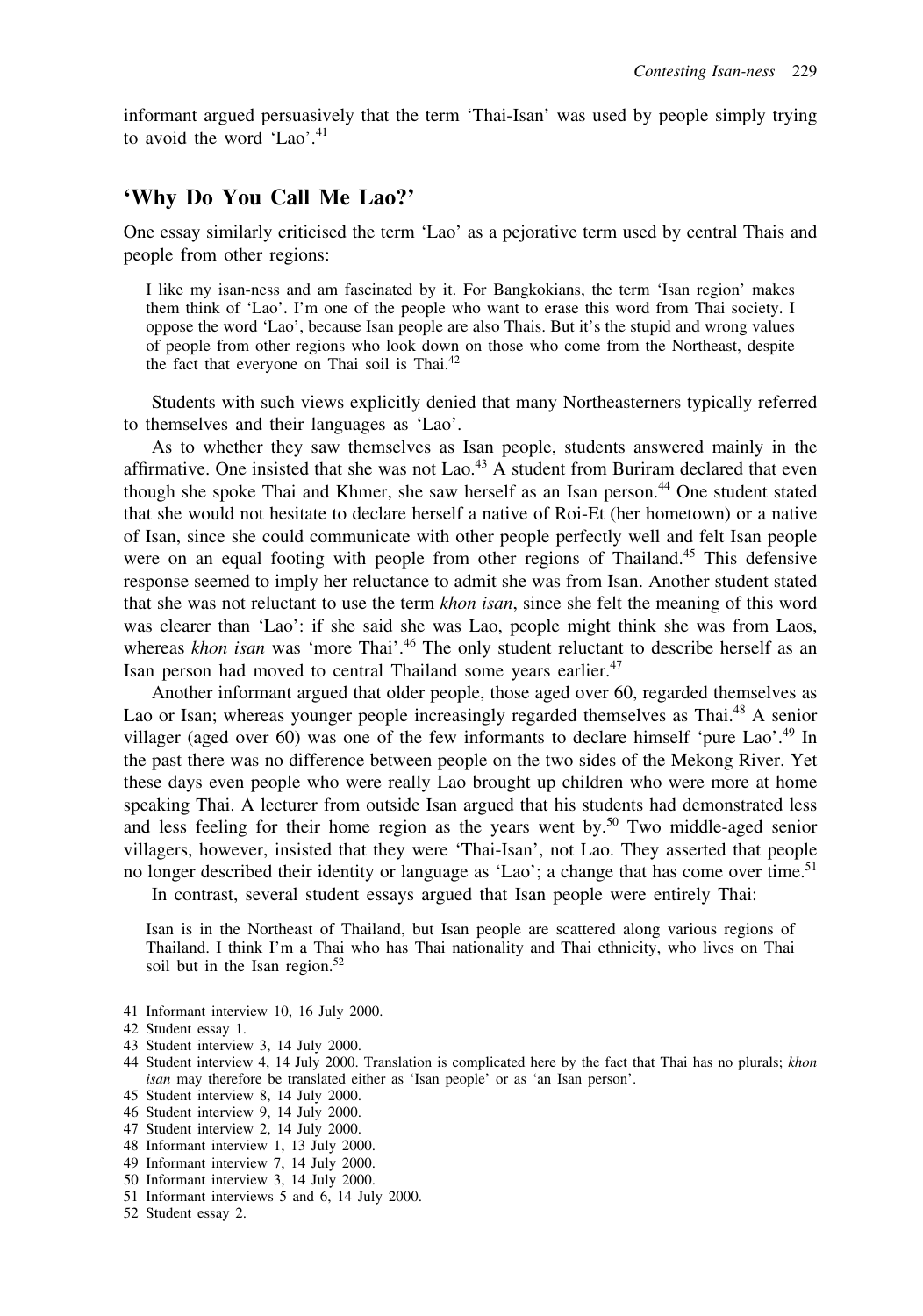I am Thai who lives in the Isan region. (Isan) has special characteristics and her own unique culture, though it is adapted from neighbouring cultures such as Lao and Khmer.<sup>53</sup>

I think I'm Thai—a Thai-Isan who lives in the Isan region and speaks *phasa Isan*. 54

Some students not only stressed that they were Thais, but also expressed their opposition to being called Lao. Two students respectively entitled their essays '*Khon isan* are *khon thai*' and 'Why do you call me Lao?'.

#### **Internal Differentiation of Isan People**

The category of 'Isan people' (used in common parlance by many people both inside and outside the region) was problematic, since it included people from minority groups who were not of Lao ethnicity. Leading historian Srisakara Vallibhotama has argued that the Siamese administrative division of Isan into four *monthon* reflected ethnic distinctions among Lao settlers in the area. He also cites eight different non-Lao minorities identified by Prince Damrong in 1906.<sup>55</sup> Student interviewees generally felt that people from minority groups such as Yo and Phu Tai should be considered 'Isan people' despite using different languages, simply because they live in Isan. One student noted that you would have to ask members of these minority groups where they came from: only if they came from Isan provinces should they be considered 'Isan people'.<sup>56</sup> Another student stressed that the differences between these minority groups were just minor differences between the villages they inhabited and their ways of life, and thus their members were included among Isan people.57

Thus *khon isan* was for many student interviewees a catchall category embracing everyone who lived in the region, irrespective of ethnic origin. The official discourse of 'isan-ness' was thus also a means of diluting Isan 'Lao-ness' as the potential focus of an alternative to Thai identity. It was also a totalising discourse that sought to downplay ethnic and language differences, and present Isan people as an homogenised group.

Not all those of non-Lao ethnicity were happy with their assigned identity as Isan people. A Khmer speaker from Surin employed at a luxury hotel in Khon Kaen explained that she felt alienated from the Lao-speaking *khon isan* with whom she worked: they did not include her in their social activities.<sup>58</sup> She preferred working at other hotels in central Thailand, and felt more comfortable with central Thais and even foreigners than with her 'fellow' Isan people, whom she regarded as cliquish. Two villagers who claimed Lao descent argued that Khmer speakers from provinces such as Surin were not 'real' Isan people (*isan thae thae*), although they did still count as *khon isan*. <sup>59</sup> Clearly, Isan was a contested entity. A more nuanced understanding of the region requires an analysis of its different component areas, and its different groups of inhabitants.

An informant who claimed Phu Tai descent explained that most Phu Tai reject the label *khon isan*—for them, this term meant Lao, and they did not have a positive view of Lao people.60 Lao people generally looked down on the Phu Tai as 'coming from the forest'. At the same time, most Phu Tai were very proud of their identity as Thais, perhaps feeling

<sup>53</sup> Student essay 4.

<sup>54</sup> Student essay 5.

<sup>55</sup> Srisakara Vallibhotama, *Aeng Ariyatham Isan* (*A Northeastern Site of Civilization*) (Matichon Publishing, Bangkok, 2003) pp. 290–3.

<sup>56</sup> Student interview 6, 14 July 2000.

<sup>57</sup> Student interview 8, 14 July 2000.

<sup>58</sup> Informal interview, 12 July 2000.

<sup>59</sup> Informant interviews 5 and 6, 14 July 2000.

<sup>60</sup> Informant interview 10, 14 July 2000.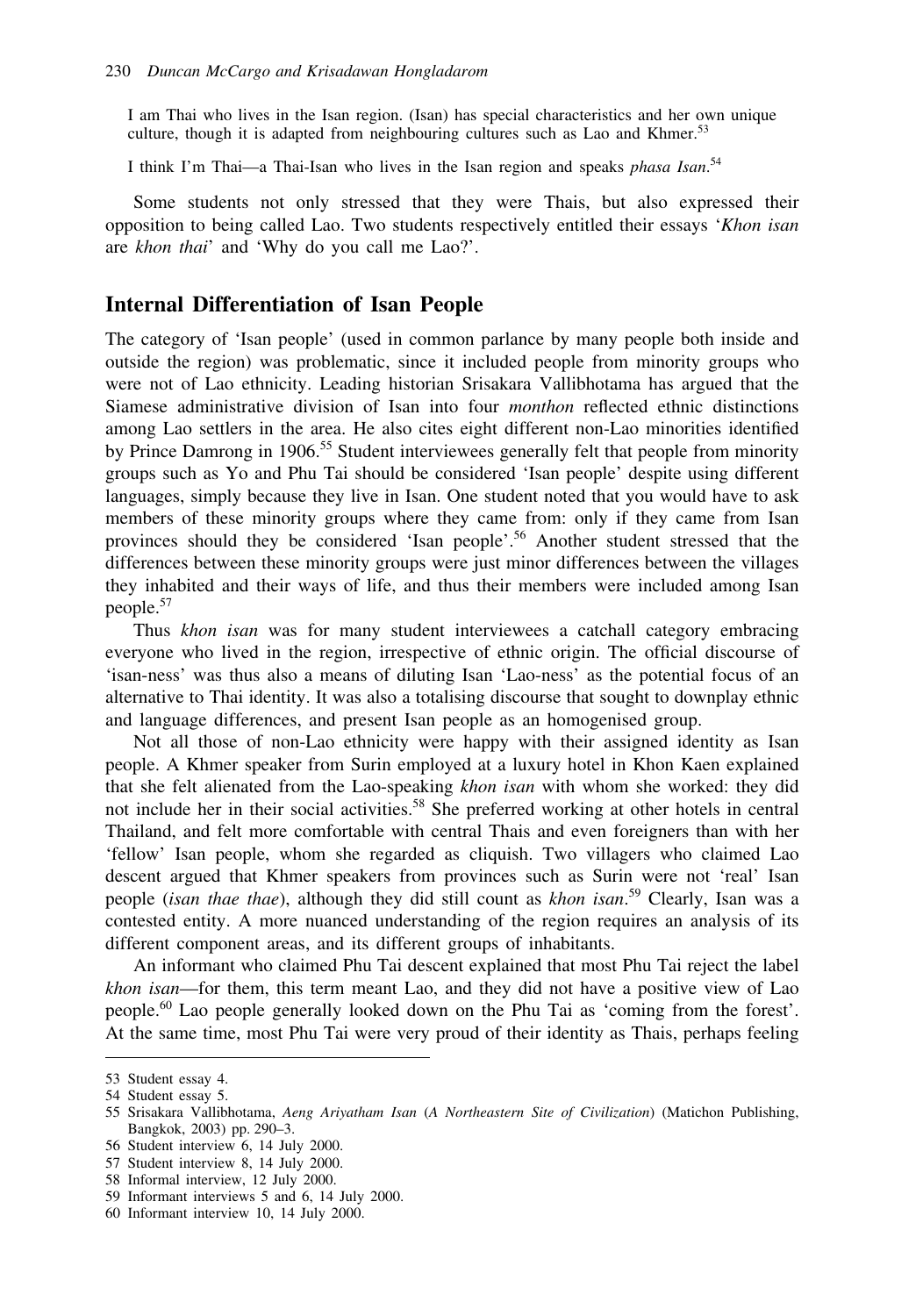that they were more Thai than other Isan people.<sup>61</sup> Phu Tai had more in common with the Yo than with Lao. Yet asked how he would feel if he was referred to as Lao, he responded:

If someone called me Lao, I wouldn't be angry but I wouldn't like it. If someone called me Phu Tai, I wouldn't go so far as to say I liked it. If someone called me Isan I'd be indifferent. If someone called me Thai-Isan, I'd really like it.62

This reply neatly illustrates the identity splits experienced by many Isan people, who have found themselves faced with a raft of alternative self-designations that could serve different purposes and have met with different forms of response. The informant clearly preferred certain identity badges over others, for reasons not readily accessible.

In fact, 'isan-ness' is not an empty signifier. Instead, it is a politically charged term designating plural voices. To understand its meanings involves critically examining the interrelationship between at least three different contested terms: Isan, Thai and Lao. From the official perspective, it is a means of managing differences and thus a potential tool of oppression. From the local viewpoint, it is a solidarity marker that Northeasterners use in resisting suppression by the mainstream, or indeed in submitting to it.

#### **Laos and Isan**

Thailand and Laos have a troubled shared history. Keyes has argued that until recently, from a Bangkok perspective: 'the Lao have been seen as needful of the civilising influences the Siamese can provide; Lao, should, moreover be rightfully under Siamese domination'.<sup>63</sup> Only recently has Thailand really begun to come to terms with Laos as a legitimate and separate nation.<sup>64</sup> The relationship between Isan and Laos is a complex and ambiguous one. Turton writes of:

Prince Damrong's deliberate policy of distancing the Lao within Thai national borders—the 'docile other' in Thongchai's terms—from those of Laos, referring to them as northeastern Thai  $(thai\ isan).$ <sup>65</sup>

On one level, this distancing has provided some Isan people with an important psychological crutch. Just as Bangkokians and people from other parts of Thailand habitually look down upon Isan, so Northeasterners have been able to look down on Laos. Isan today, for all its shortcomings, is far more developed and modern than Laos. Being from Thailand allows Isan people to assume a higher status than their cousins in Laos. One university lecturer explained that his Isan students always asked him why he kept travelling to Laos, telling him that there was nothing there (*man mai mi arai leui*).<sup>66</sup> Isan people were proud of having surpassed Laos, of being more sophisticated and civilised. Yet for him, the similarities between Isan and Laos were utterly pervasive: the idea that Isan and Laos are different had simply been propagated by the Thai state. When Isan people went to Laos, they could not help being struck by the fact that the food, music, language and even the feelings and moods of people shared similarities with theirs. Some informants referred to

66 Informant interview 2, 14 July 2000.

<sup>61</sup> Srisakara accords the Phu Thai a special status, since they 'share with the Lao the distinction of having the highest cultural level, both having countries of their own: Sip Song Chau Thai (Chau Thai) and Lan Chang (i.e. Laos)', *Isan*, p. 293. This is an interesting wider point: for Isan people, an identity associated with an actual country (past or present) could allow them to validate their claims to higher cultural and social status. 62 Informant interview 10, 16 July 2000.

<sup>63</sup> Charles F. Keyes, 'A Princess in a People's Republic', in Andrew Turton (ed.), *Civility and Savagery: Social Identity in Tai States* (Curzon, Richmond, 2000), p. 206.

<sup>64</sup> Keyes, 'A Princess', p. 220.

<sup>65</sup> Andrew Turton, 'Laos: A Poly-ethnic State', in Andrew Turton (ed.), *Civility*, p. 203.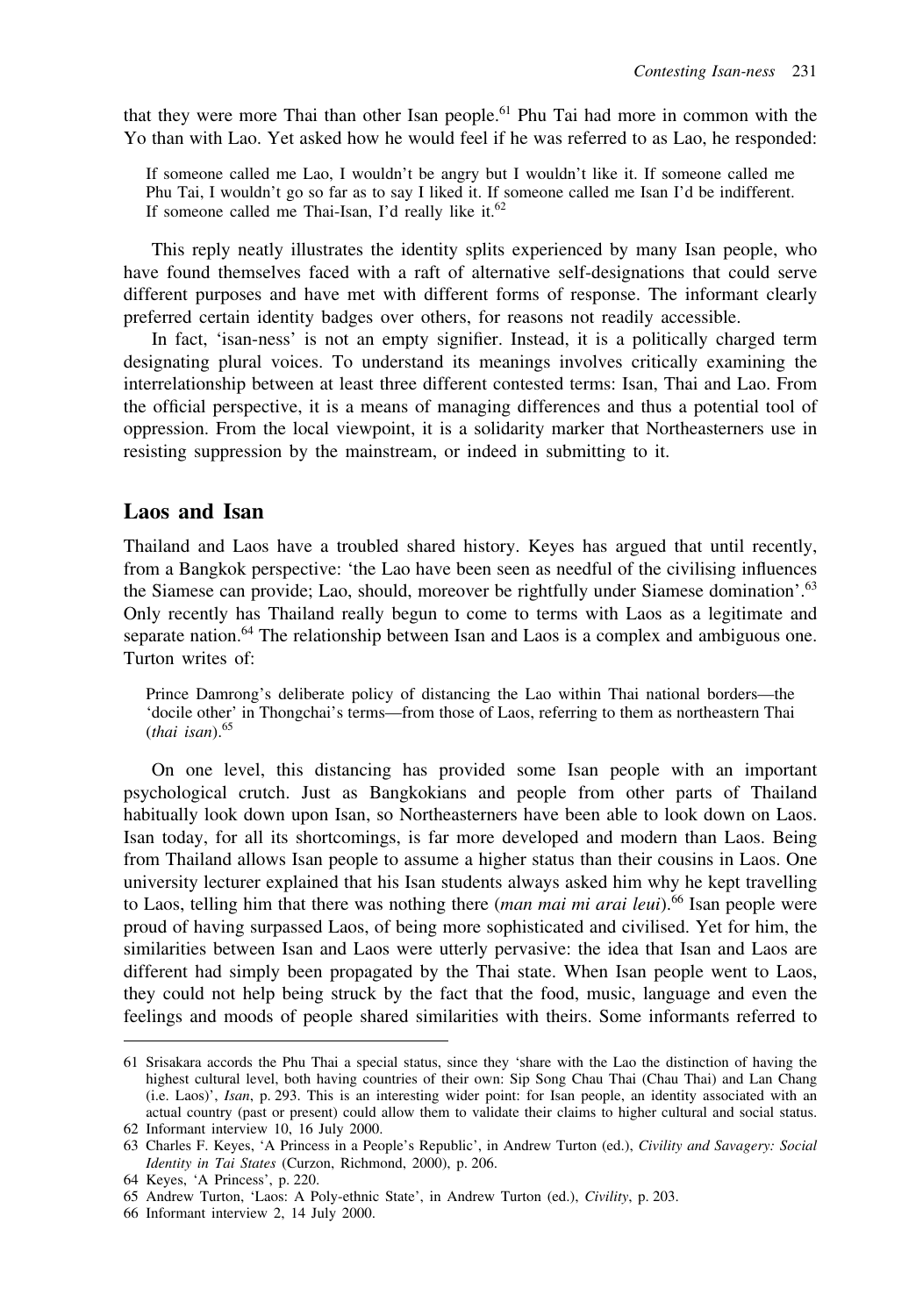two kinds of 'Lao': *lao fang ni* and *lao fang non* (Lao on this side of the Mekong river, and Lao on that side).

In contrast, some Isan people admired the culture of Laos.<sup>67</sup> One student explained that Laos was the mother country of Isan; that Isan was populated by people who migrated from Laos.<sup>68</sup> This was a more positive construct than the usual view that Thailand and Laos are *phi nong* (elder and younger siblings), which always carries the implication that Thailand is the elder. Chiang Mai was also Lao, but the people who settled in and around Chiang Mai were of a higher class than those who settled in Isan. To paraphrase, the student believed that Isan was originally a region populated by migrant Lao peasants, a less sophisticated version of Laos, which lacked a high culture. These views reflect a muddled mixture of facts and misconceptions.

Some respondents demonstrated ambiguous understandings of the relationship between Isan and Laos, as in this student essay:

Isan ancestors came from Laos, right? No. They are from our Thailand. But because of the peculiar accent, it becomes the Isan dialect. As for the Suay and Phu Tai, their languages do not quite differ from our tongue.<sup>69</sup> Is it true that Thai people speaking Lao means that they come from Laos? This may be possible because Lao people speak Isan mixed with Lao.<sup>70</sup>

In this example, the distinctions between Thai, Lao and Isan have become hopelessly commingled and blurred, leading the writer into apparently contradictory statements.

#### **How Northeasterners View Central Thais and Vice Versa**

A persistent theme among students interviewed was that central Thais were more modern and had higher social status than Northeasterners.<sup>71</sup> They were *phu di* ('gentlefolk'). Bangkokians and central Thais were urban people of a higher class.<sup>72</sup> One Isan student used the word *hi-so* (derived from the English phrase 'high society') to describe the language used by Bangkokians.<sup>73</sup> She pointed out that Northeasterners had to learn the language of central Thais, and that it was sometimes difficult to grasp the meaning of new words, especially those coined by teenagers. Central Thais were better educated than Northeasterners, since people in the capital city were more prominent and up to date, and quicker to adopt new forms of culture.

An informant who had spent most of her life in Bangkok argued that Bangkokians looked down on Isan people as second-class citizens.<sup>74</sup> She claimed that Bangkokians thought of Isan as an extremely poor region rather like Ethiopia. She cited the example of a television commercial that showed a poor Isan child eating dirt, a reflection of the crude stereotypes of Isan held by central Thais. Most interviewees argued that Bangkokians and central Thais looked down on Isan people, seeing them as provincial, poor, low class, old fashioned and uneducated.75 One explained that, in her experience, central Thais did not really want to get to know Northeasterners. Some of her friends from the central region were reluctant to talk to her after they found out she came from Roi-Et.<sup>76</sup>

<sup>67</sup> On the recent cultural relationship between Isan and Laos, see Peter Koret, 'Books of Search: The Invention of Traditional Lao Literature as a Subject of Study', in Grant Evans (ed.), *Laos*, especially pp. 229–36.

<sup>68</sup> Student interview 8, 14 July 2000.

<sup>69</sup> In fact, Suay is a Mon-Khmer language unrelated to Thai.

<sup>70</sup> Student essay 3.

<sup>71</sup> For example, student interviews 2 and 3, 14 July 2000.

<sup>72</sup> Student interview 4, 14 July 2000.

<sup>73</sup> Student interview 6, 14 July 2000.

<sup>74</sup> Informant interview 9, 14 July 2000.

<sup>75</sup> For example, student interview 4, 14 July 2000.

<sup>76</sup> Student interview 7, 14 July 2000.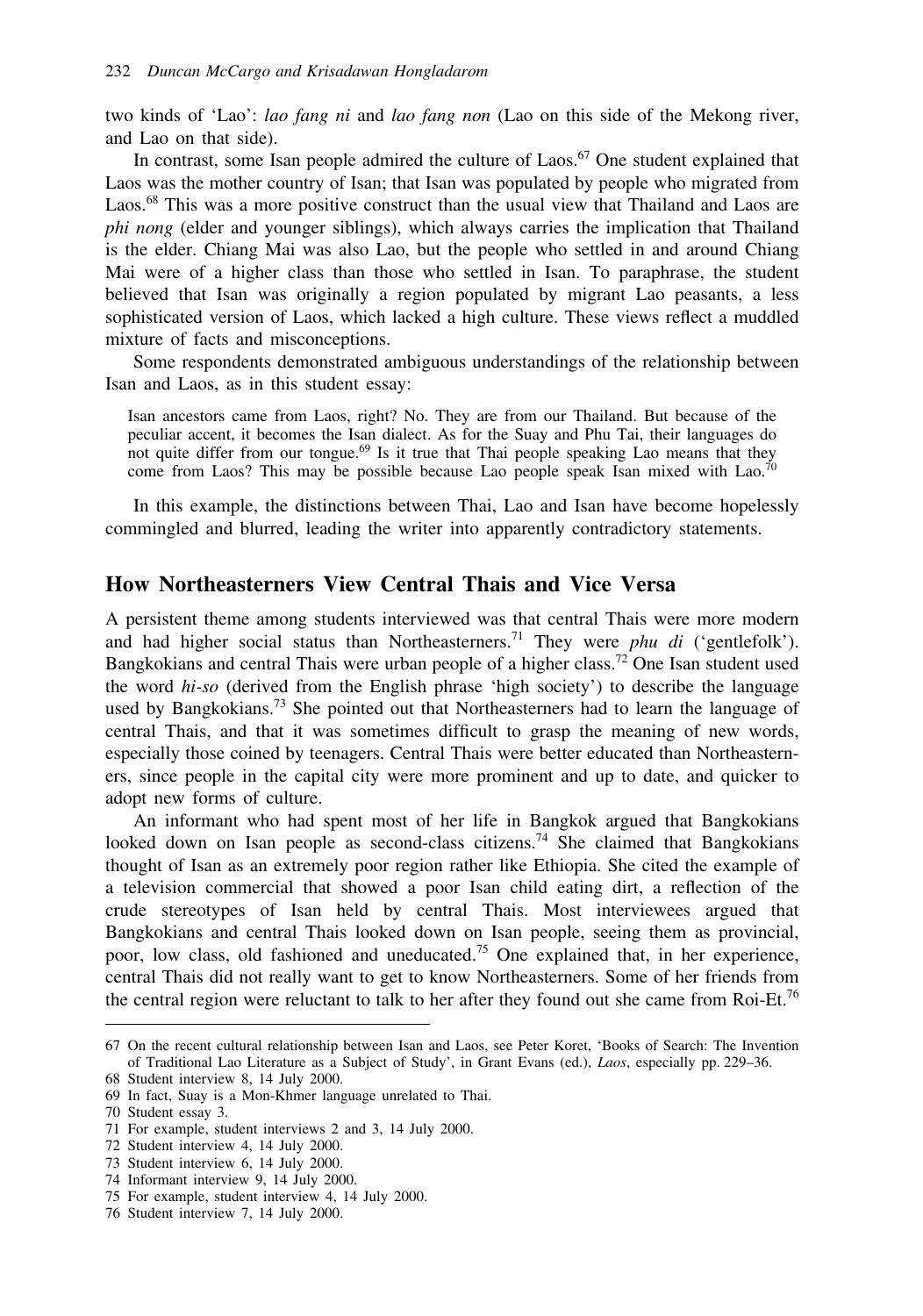A Bangkokian who was living and working in Isan argued that the local way of life was much more different from life in Bangkok than might have been anticipated. Many friends in a similar position had quit after a few months, unable to adapt successfully.<sup>77</sup>

Another student suggested there was a generations gap; whereas some central Thais were really interested in the history and culture of Isan, teenagers tended to view Isan as dirty and deprived.<sup>78</sup> The one non-Isan student interviewed declared that while some of her friends looked down on Lao speakers (she used the word 'Lao'), she herself felt indifferent.<sup>79</sup> Other Isan students tried to assert that central Thais held rather positive images of Isan people, admiring their thoughtfulness (*namjai*), mutual self-help and peaceful way of life.80 Another declared that central Thais were born to speak only Thai, but Isan people were blessed with many languages.<sup>81</sup> These highly positive constructs appeared to reflect attempts to project their own regionalist sentiments onto others.

#### **Concluding Remarks**

An exploration of the discourses of identity employed by and about Northeasterners reveals a wide range of alternative understandings, and of alternative terms. Northeasterners claiming 'Lao descent'<sup>82</sup> may be seen as: Lao; *lao fang ni*; Lao-Isan; Lao in conjunction with a place or province, for example 'Lao-Roi-Et'; Tai-Isan; Thai-Isan; *khon isan* meaning people proud of their regional differences; *khon isan* as loyal Thais; or simply as Thai. A similar range of options exists for those with other ethnic identifications.

This research has focused on informants' accounts of their own sense of identity. Comparing these self-depictions with informants' actual behaviour would involve substantial further research, ideally employing participant-observation or other ethnographic techniques. But the material gathered for this study has been sufficient to qualify widely held views about the inexorable rise of a distinctive Isan identity that is progressively replacing residual feelings of Lao-ness. The meanings of these terms are in flux, as well as the feelings they evoke.

The idea of Isan means different things to different people, reflecting differences of age, gender, education, occupation and class. Younger and better-educated people of Lao descent, as well as most non-Lao people, often preferred to see themselves primarily as Thai. Older people of Lao descent, especially farmers and villagers, were rather more likely to express pride in their regional identity. Young Isan women seemed more enthusiastic than their male counterparts about using the Thai language.

In part, the deployment of these terms and understandings appeared to reflect real confusion. Some Northeasterners, especially younger people or those who had spent significant periods outside the region, seemed at times genuinely unsure of who they were, or how to present themselves. The statements and essays of many students were particularly incoherent, denying their Lao-ness at one moment, and asserting it at another. Sometimes it was possible to hear several competing voices in their writings or utterances: the voices of school textbooks and state orthodoxies, mixed with half-remembered views from regionalist local teachers and personal experiences drawing on life in their own communities. We were also conscious that respondents might sometimes be framing responses in line

<sup>77</sup> Informant interview 8, 15 July 2000.

<sup>78</sup> Student interview 10, 14 July 2000.

<sup>79</sup> Student interview 1, 14 July 2000.

<sup>80</sup> Student interviews 2 and 3, 14 July 2000.

<sup>81</sup> Student interview 5, 14 July 2000.

<sup>82</sup> There are clearly problems with the term, but our concern here is with how individuals define their own identity. The idea of 'Lao descent' is useful insofar as it fits with peoples' ethnic self-identifications.